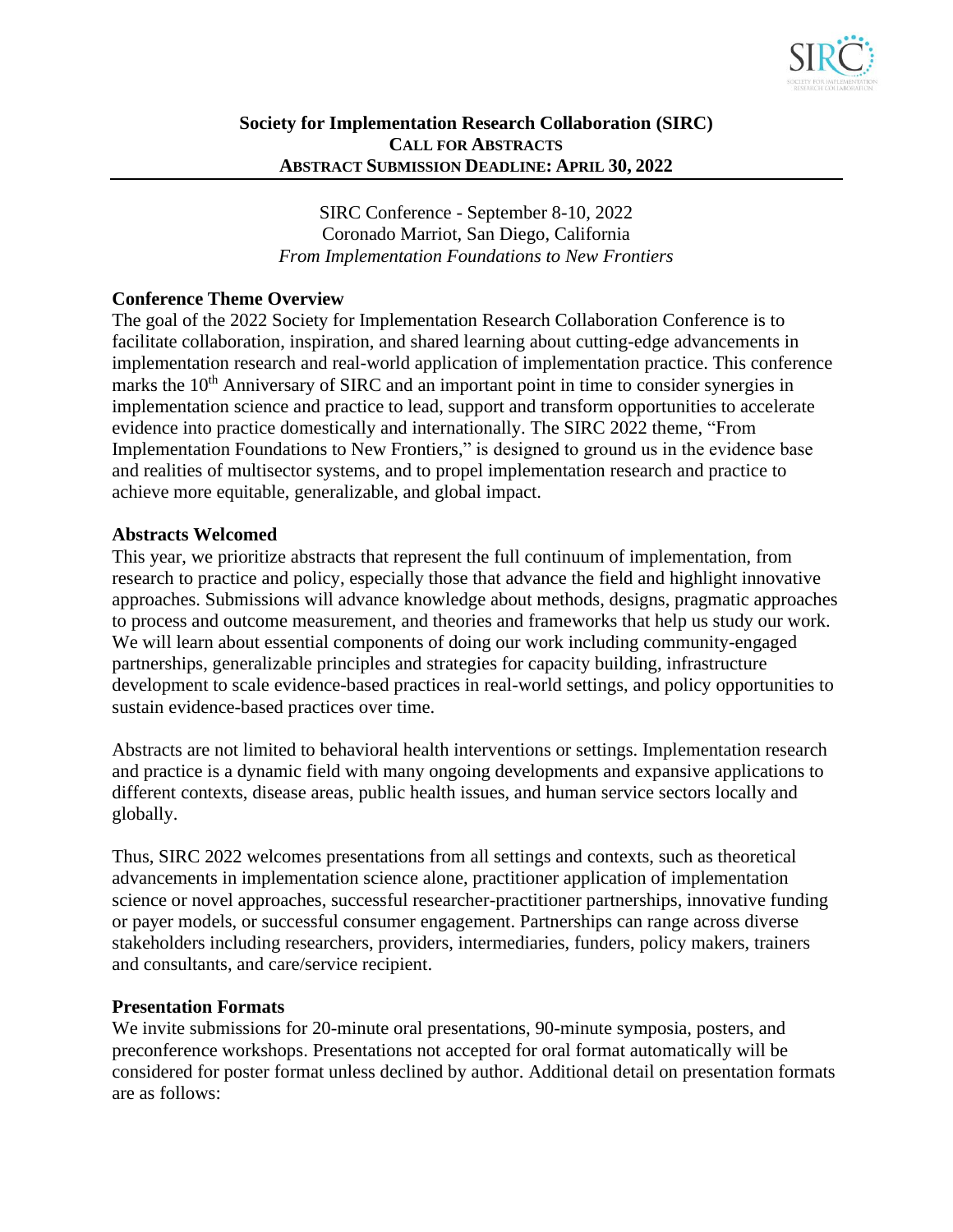

**Oral presentations** – Accepted 20-minute oral presentations will be organized by theme within a session of several oral presentations. Each session will include an invited moderator to facilitate questions and discussion. After acceptance, oral presentation presenters will be notified of other presentations (and presenters) and the moderator for their session.

**Symposia** – To submit a 90-minute symposium, a symposium chair and discussant must be identified, along with 3 to 4 oral presentations. The symposium presentations must have a common theme, upon which the discussant will summarize and comment. A symposium presentation may be 3-4 thematically connected but distinct projects or one or two projects that include multiple perspectives (e.g., a practitioner, intermediary and researcher talking about the project from their respective positions). The chair and/or discussant can also be a presenter on one of the presentations. One author will submit the entire symposia as a single submission (see "How to Submit" below for more details). **Posters** – Poster presentations are intended to communicate your implementation project in a concise, visual representation including figures or other visual content and some text. Poster presentations facilitate one-on-one interactions and networking among SIRC attendees interested in similar topics. One presenter must be available at the poster to provide information and answer questions throughout the entire poster presentation. **Pre-Conference Workshop** – Pre-conference workshops will be held on Thursday, September 8<sup>th</sup>. Workshops are 3.5 hours including a break. Proposals for workshops less than 3.5 hours will be considered, so if the workshop is best suited at a shorter length, please note that in your description or abstract. We encourage workshop formats that are engaging, skills-based, and interactive to optimize learning and application of skills. Continuing Education Units will be provided for workshop attendees. Space for preconference workshops is limited. Prior workshops can be found here: <https://societyforimplementationresearchcollaboration.org/preconference-workshops/> Please email [sircimplementation@gmail.com](mailto:sircimplementation@gmail.com) if you have questions about whether your workshop may be a good fit for the conference.

Pre-conference Implementation Development Workshops (IDWs) will also occur on Thursday, September 8<sup>th</sup>. These invited meetings are led by and for the SIRC Networks of Expertise (NoEs).

- To learn more about IDWs:<https://societyforimplementationresearchcollaboration.org/idw/>
- To learn more about becoming a SIRC member and joining a NoE: [https://societyforimplementationresearchcollaboration.org/network-of-expertise/.](https://societyforimplementationresearchcollaboration.org/network-of-expertise/)

#### **All submissions must include:**

- 1. Title (symposia require a main title and titles for each individual oral presentation)
- 2. Description or abstract:
	- a. Oral presentations and posters require abstracts with background, methods, results, and conclusion (see below for details; 300 words or less).
	- b. Symposia require an overview summary of the symposia (300 words or less) and abstracts for each individual oral presentation (300 words or less for each).
	- c. Preconference workshop submissions require a general description of the workshop session (300 words or less).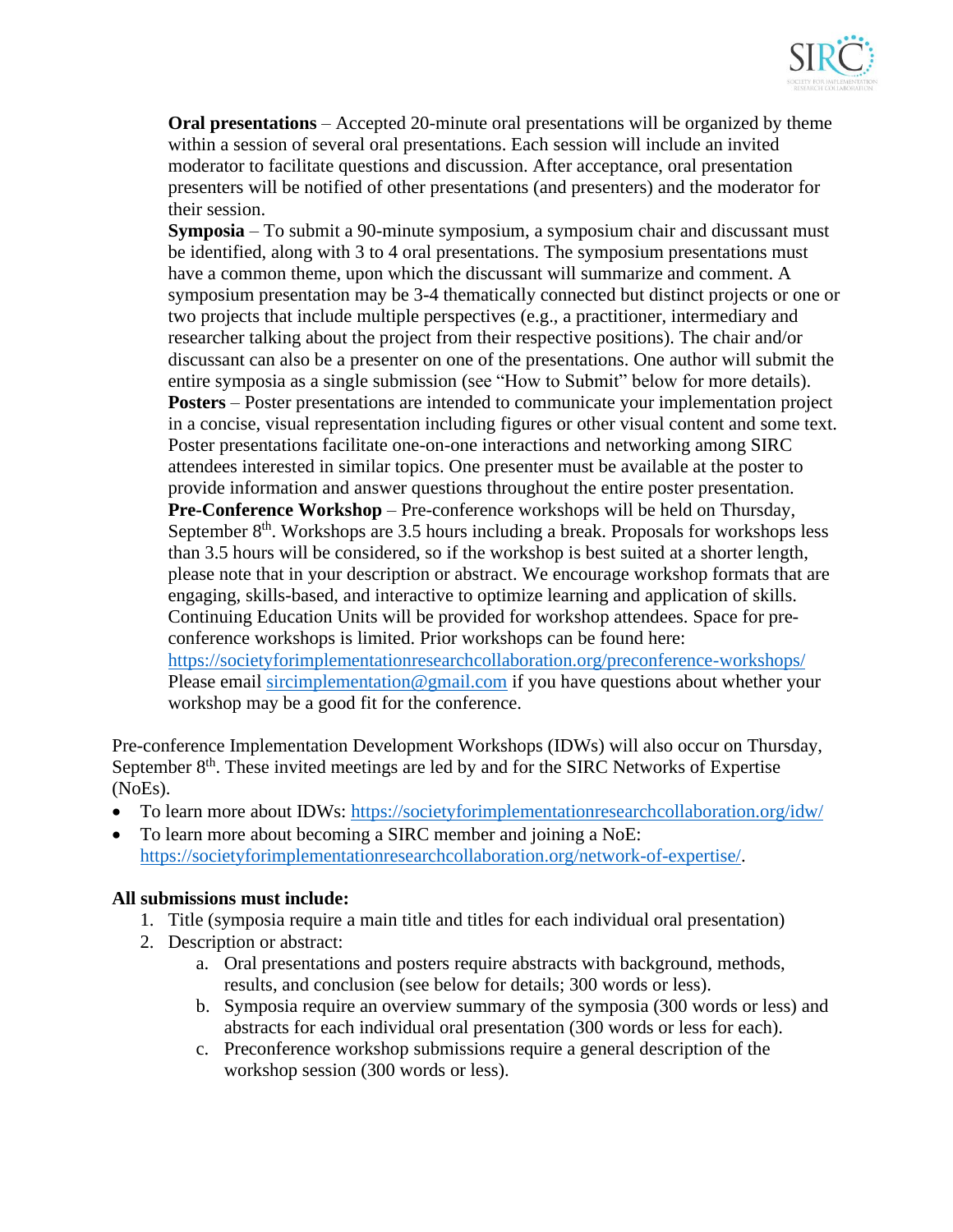

- 3. Learning objectives (one for oral presentations; three for symposia; three for preconference workshops)\*
- 4. Three to five (3-5) key words that describe your abstract
- 5. All presenters' names and affiliations, as well as names and affiliations of collaborators you would like to credit
- 6. Project implementation phase (i.e., planned, in process, completed, planning for next phase)
- 7. Yes/no indication of whether the submission includes a student presenter, was/is conducted outside of the United States, reflects collaboration or partnership with nonresearch colleagues, is implementation research, policy, and/or practice oriented, and/or is prevention science oriented. Prevention science includes dissemination or implementation of any evidence-based prevention programs, practices, or policies.\*\*
- 8. Resumes or curricula vitae (CVs) of presenters in pdf format. Note: resumes will not be part of the abstract review process, which is masked. We are required to submit resumes to APA for approval to offer CEUs at SIRC. Resumes are only needed for presenters who will be in the 'front of the room', not all collaborators<sup>\*</sup>
- 9. Acknowledgements (optional)
- 10. At least three (3) references in American Psychological Association (APA) style. Please refer to the APA Publication Manual,  $7<sup>th</sup>$  edition. Free, online access to this information is available: [https://apastyle.apa.org/](https://urldefense.com/v3/__https:/nam12.safelinks.protection.outlook.com/?url=https*3A*2F*2Fapastyle.apa.org*2F&data=04*7C01*7Celizabeth.connors*40yale.edu*7Ced2aa6646d7440ce4d3008da02cddeaa*7Cdd8cbebb21394df8b4114e3e87abeb5c*7C0*7C0*7C637825380480051859*7CUnknown*7CTWFpbGZsb3d8eyJWIjoiMC4wLjAwMDAiLCJQIjoiV2luMzIiLCJBTiI6Ik1haWwiLCJXVCI6Mn0*3D*7C3000&sdata=XF9oW*2FWa*2FZDfyupAIBAkDq*2BEH3Q4vHWNUeqVGr28*2FEs*3D&reserved=0__;JSUlJSUlJSUlJSUlJSUlJSUlJSUl!!KGKeukY!niTl4ihw_WWsRza_iSP5g0C-naUgO7wcYiChCfBotjB2Zvlrk6eAidTtpYPx2Bd9pVf4GPcHvMF6ReE$)
- \*These items are not requested for poster submissions.

\*\* These factors are not a formal component of the review criteria, but accepted proposals will be reviewed critically to ensure equity and representation of each in the SIRC 2022 program.

#### **Required sections for oral presentations and posters:**

**Background** should succinctly outline the rationale for the proposed study/project, including the problem the project set out to address or the research question/s. This is typically accomplished by characterizing the state of the science for the particular area (what we know and do not know), and how this submission advances science (adds something new). Alternately, you could also discuss the context and rationale for the project or topic to be presented.

**Methods** – including the general design, strategy, or approach to the work - should be appropriate for the type of submission indicated. For more research-based submissions, the sample, research design, method (e.g., qualitative, quantitative) and analytic plan should be described. For more practice-based submissions, project methods such as the implementation context, project design, approach, strategies, and evaluation plan (if applicable) should be described. A broad range of methodologies are encouraged; preference will not be given to specific research designs, analysis, etc.

**Results** in the form of findings, lessons learned, or results of analyses should be clearly stated and relevant statistics, if statistics were calculated, should be reported (e.g., beta coefficients, p-values, correlation coefficients). One or more general principles or strategies that would be of use to other practitioners or researchers should be included. **Conclusion** should address the significance, future work, and/or practice implications of the results.

#### **Other Guidelines**